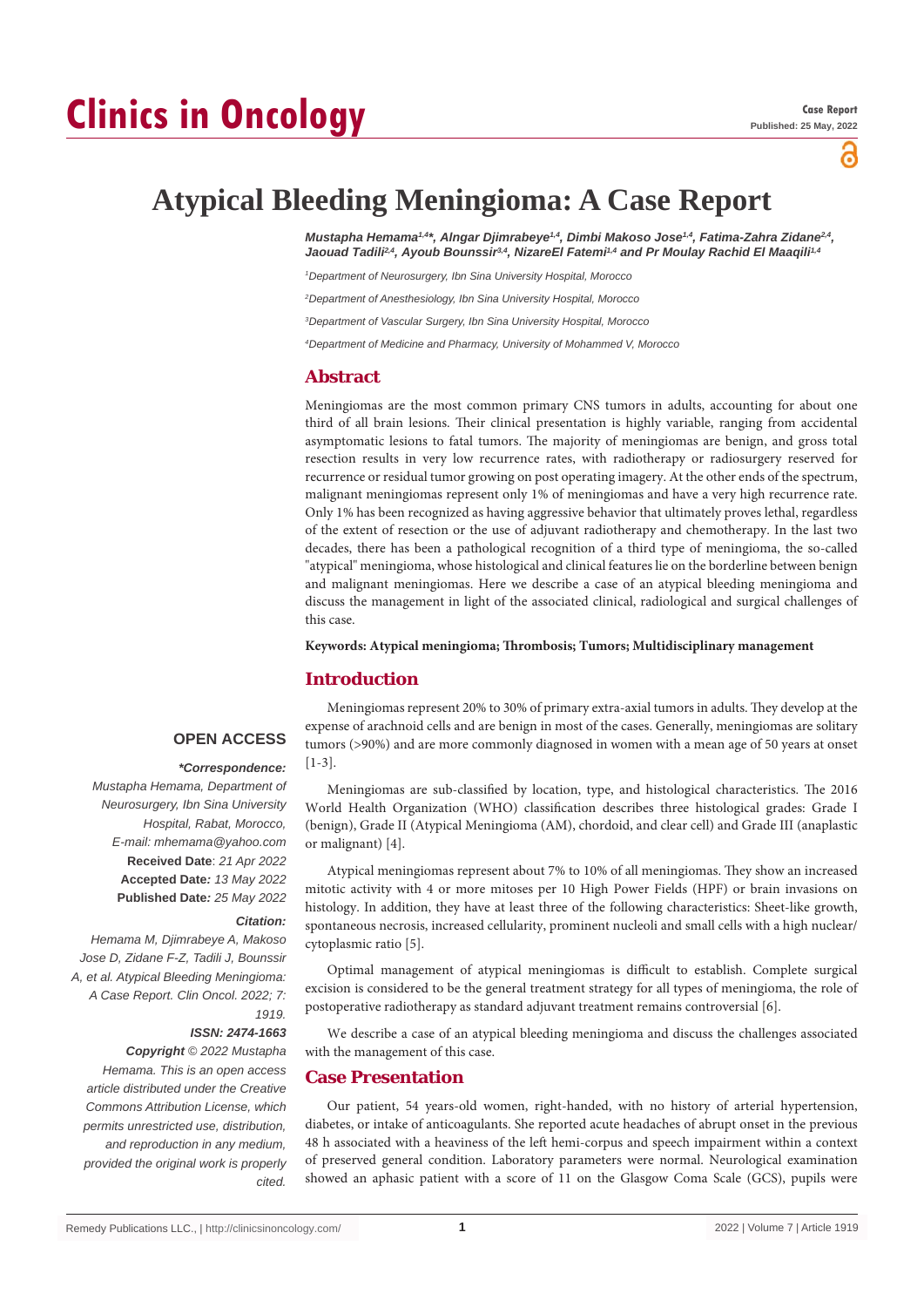

Figure 1: Cerebral CT scan. Axial section, parenchymal window, non-injected; showing a spontaneously hyperdense left frontal lesion associated with perilesional edema making a mass effect on the midline.



**Figure 2:** Cerebral MRI. Axial section, T1 (left) and T2 (right)-weighted showing a hyperintense right frontal lesion with a meningeal enhancement and a perilesional edema.

equal and reactive, a blood pressure of 110/60 mmHg and a heavy hemiparesis. The neurological examination did not present any other particularities. A cerebral CT scan and an MRI were performed (Figure 1, 2). The radiological assessment found a spontaneously hyperdense right frontal lesion on the cerebral CT scan with significant perilesional edema exerting a mass effect on the midline and on the ipsilateral ventricle. The T1-weighted MRI showed a hyperintense lesion in the periphery and a hypointense signal lesion in the center, strongly enhancing after injection of gadolinium. We concluded to a stroke, an Arteriovenous Malformation (AVM) or an expansive intracranial process with bleeding.

Within 72 h from admission to our department, the patient developed a swelling in the whole left leg with loss of calf movement and a rapid neurological deterioration with GCS at 9. A Doppler ultrasound of the lower limbs was carried-out and showed the presence of a venous thrombosis in the left lower limb that required the placement of a vena cava filter. The total exercise of the cerebral lesion was performed during the same intervention using a direct

right front-lateral approach (Figure 3). Total removal of the tumour was confirmed by a brain CT scan.

The vena cava filter was removed on the  $11<sup>th</sup>$  day after surgery. The patient was treated with heparin therapy at a curative dose, followed by oral Xarelto at a dose of 15 mg twice daily. No complications occurred during follow-up. The histopathological results revealed an atypical meningioma grade 2.

### **Discussion**

Atypical meningiomas vary considerably in their histological characteristics and consequently in their behavior. Some are more aggressive and are more likely to invade the surrounding parenchyma and metastasize [4]. In general, atypical meningiomas are more probably to recur in the presence of brain invasion [5]. This behavior has been partially explained by mitotic and MIB-1/Ki-67 indices and by further examination of the cytogenetic profile of meningiomas in general [6]. A single meningioma may show a combination of meningothelial, transitional and fibrous histological patterns.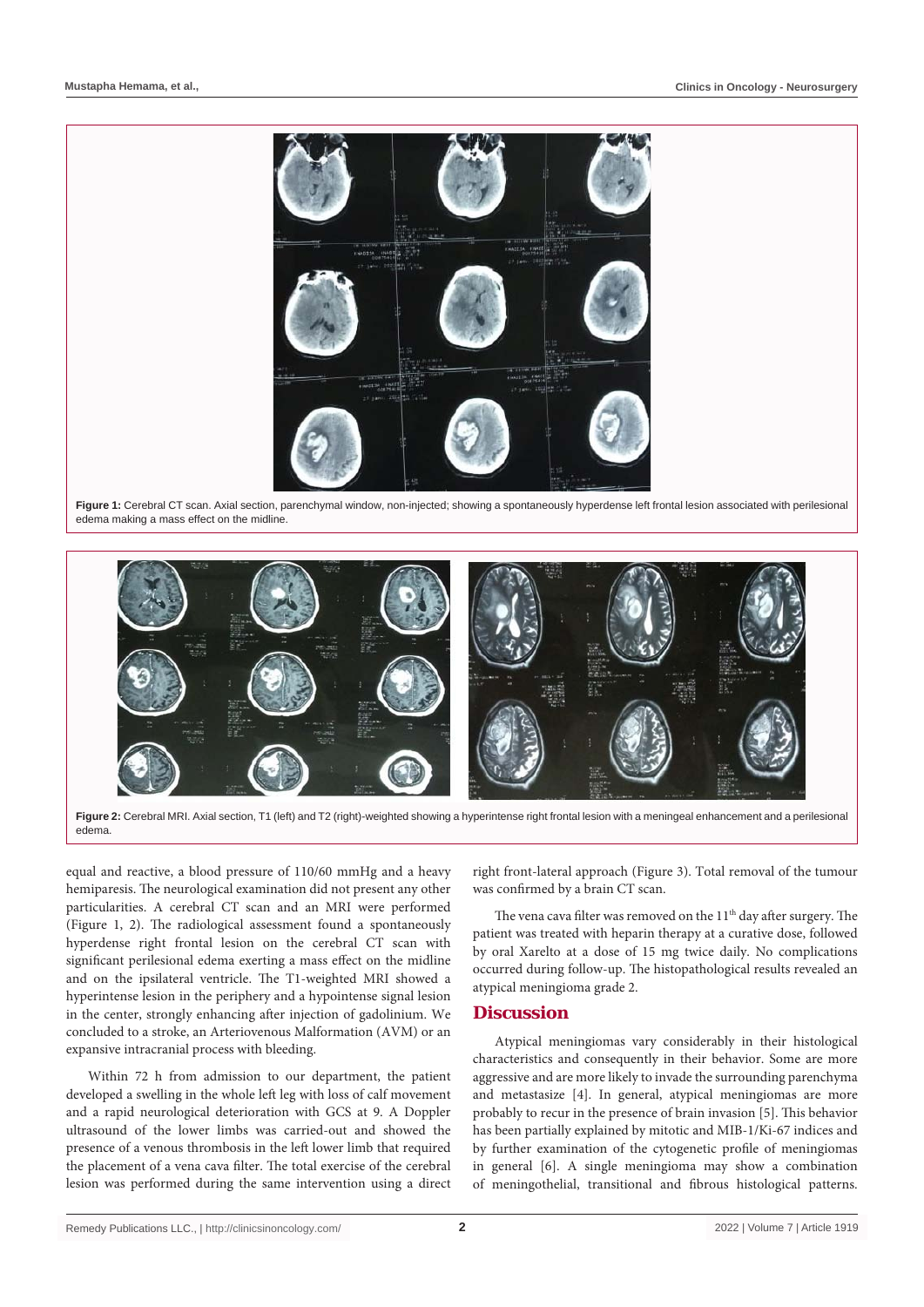

**Figure 3:** Intraoperative views. On the left, frontal flap 1 cm from superior longitudinal sinus: Discovery of an infiltrated Dura Mater (DM); Arciform opening of the DM; Discovery of a process adherent to the inner lining of the DM, pearly white in places with large old blackish blood clots and multiple fibrin deposits. On the right, total removal by splitting the process with the infiltrated DM while respecting the cleavage planes.

Other variants of classical meningiomas, although having other architectural and cytological features, are usually combined with the three prototypical histological patterns [7].

Benign intracranial tumors are very rarely associated with hemorrhage except in cases of pituitary adenoma [8-10]. Meningiomas are benign, slow-growing, and highly vascularized tumors; it is extremely uncommon that their onset is apoplectiform, mimicking cerebrovascular incidents; therefore affecting diagnostic workup, treatment, and outcome [8,9]. The risk factors for intratumor hemorrhage are history of radiosurgery and atypical tumor histology. Cerebral edema with venous obstruction can cause tumor infarction leading to rupture of tumor vessels and hemorrhage. On the other hand, enlarged feeder arteries become tortuous and less resistant to changes in blood pressure, increasing the risk of rupture [8-10].

In a high number of patients with hemorrhagic meningiomas, some neurological symptoms and signs that suggest an irritative expansive lesion rather than cerebrovascular syndrome prior to the final hemorrhagic manifestation are present [10-12]. Rebleeding(s) or deterioration after the first hemorrhagic manifestation secondary to the unsuspected meningiomas remains unpredictable. It is most probably to occur in the first hours or day(s) after the major hemorrhagic even [13,14]. There are, however, well-documented reports of unrecognized bleeding sources months and even years before a fatal outcome [12-15].

In this report, we describe the case of a patient with an atypical bleeding meningioma complicated by a venous thrombosis in the left lower limb. The management of this case was challenging due to its rapid evolution, the appearance of the venous thrombosis in the limb (secondary complication of the bleeding meningioma). Different options for managing this case were discussed with a multidisciplinary team including a vascular surgeons, intensivists/ anesthesiologists and neurosurgeons. These options were: first treating the thrombosis with anticoagulant medication to avoid pulmonary embolism before proceeding with the surgical removal of the tumor and hematoma. This option was discarded due to the hemorrhagic cerebral lesion and the associated delay in treatment may carry an increased risk of complications especially given the observed rapid clinical evolution; another option was to place a vena cava filter to be able to remove the hemorrhagic cerebral lesion. The latter option was chosen and 2 procedures were performed simultaneously. The filter was removed afterwards, and the patient treated with anticoagulants. No complications were seen postoperatively and the patient evolved favorably.

In conclusion, an awareness of atypical clinical features of hemorrhagic tumors is critical for early recognition of the true nature of bleeding and will affect the diagnostic workup, treatment and prognosis.

## **References**

- 1. [Modha A, Gutin PH. Diagnosis and treatment of atypical and anaplastic](https://pubmed.ncbi.nlm.nih.gov/16145534/)  [meningiomas: A review. Neurosurgery. 2005;57\(3\):538-50.](https://pubmed.ncbi.nlm.nih.gov/16145534/)
- 2. [Maier H, Ofner D, Hittmair A, Kitz K, Budka H. Classic, atypical, and](https://pubmed.ncbi.nlm.nih.gov/1527622/)  [anaplastic meningioma: Three histopathological subtypes of clinical](https://pubmed.ncbi.nlm.nih.gov/1527622/)  [relevance. J Neurosurg. 1992;77\(4\):616-23.](https://pubmed.ncbi.nlm.nih.gov/1527622/)
- 3. [Stessin AM, Schwartz A, Judanin G, Pannullo SC, Boockvar JA, Schwartz](https://pubmed.ncbi.nlm.nih.gov/22900840/)  [TH, et al. Does adjuvant external-beam radiotherapy improve outcomes](https://pubmed.ncbi.nlm.nih.gov/22900840/)  [for nonbenign meningiomas? A Surveillance, Epidemiology, and End](https://pubmed.ncbi.nlm.nih.gov/22900840/)  [Results \(SEER\)-based analysis. J Neurosurg. 2012;117\(4\):669-75.](https://pubmed.ncbi.nlm.nih.gov/22900840/)
- 4. Louis DN, Ohgaki H, Wiestler OD, Cavenee WK, Burger PC, Jouvet A, et al. The 2007 WHO classification of tumors of the central nervous system. Acta Neuropathol. 2007;114(2):97-109.
- 5. [Perry A, Scheithauer BW, Stafford SL, Lohse CM, Wollan PC. Malignancy](https://pubmed.ncbi.nlm.nih.gov/10223247/)  [in meningiomas: A clinicopathologic study of 116 patients, with grading](https://pubmed.ncbi.nlm.nih.gov/10223247/)  [implications. Cancer. 1999;85\(9\):2046-56.](https://pubmed.ncbi.nlm.nih.gov/10223247/)
- 6. [Ko KW, Nam DH, Kong DS, Lee JI, Park K, Kim JH. Relationship between](https://pubmed.ncbi.nlm.nih.gov/17499508/)  [malignant subtypes of meningioma and clinical outcome. J Clin Neurosci.](https://pubmed.ncbi.nlm.nih.gov/17499508/)  [2007;14\(8\):747-53.](https://pubmed.ncbi.nlm.nih.gov/17499508/)
- 7. Ellison D, Love S, Chimelli L. Meningiomas. In: Neuropathology: A reference text of Abry E, Thomassen IØ, Salvesen ØO, Torp SH. The significance of Ki-67/MIB1 labeling index in human meningiomas: A literature study. Pathol Res Pract. 2010;206:810-5.
- 8. [Asari S, Katayama S, Itoh T, Tsuchida S, Ohmoto T. Neurinomas](https://pubmed.ncbi.nlm.nih.gov/1407422/)  [presenting as spontaneous intratumoral hemorrhage. Neurosurgery.](https://pubmed.ncbi.nlm.nih.gov/1407422/)  [1992;31\(3\):406-12.](https://pubmed.ncbi.nlm.nih.gov/1407422/)
- 9. [Brady AP, Stack JP. Case report: Magnetic resonance demonstration of](https://www.clinicalradiologyonline.net/article/S0009-9260(05)82918-6/fulltext)  [haemorrhagic acoustic neuroma. Clin Radiol. 1994;49\(1\):61-3.](https://www.clinicalradiologyonline.net/article/S0009-9260(05)82918-6/fulltext)
- 10. [Kohli CM, Crouch RL. Meningioma with intracerebral hematoma.](https://pubmed.ncbi.nlm.nih.gov/6483140/)  [Neurosurgery. 1984;15\(2\):237-40.](https://pubmed.ncbi.nlm.nih.gov/6483140/)
- 11. Lieu AS, Howng SL. Intracranial meningioma with hemorrhage. Kaohsiung J Med Sci. 1999;15:69-74.
- 12. [Martinez-Lage JF, Poza M, Martinez M, Esteban JA, Antunez MC, Sola](https://pubmed.ncbi.nlm.nih.gov/1927604/)  [J. Meningiomas with haemorrhagic onset. Acta Neurochir. 1991;110\(3-](https://pubmed.ncbi.nlm.nih.gov/1927604/)